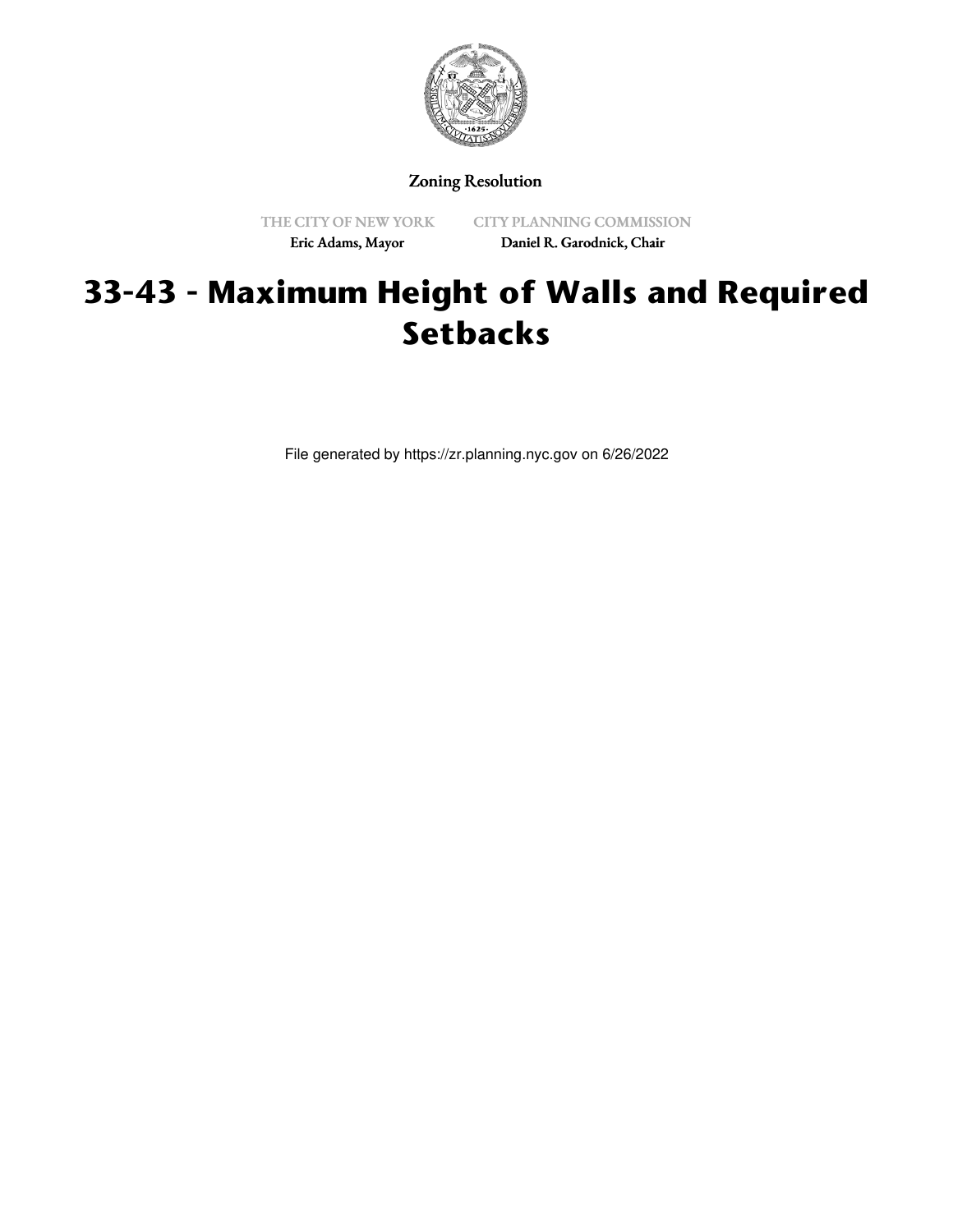## **33-43 - Maximum Height of Walls and Required Setbacks**

LAST AMENDED 2/2/2011

#### C1 C2 C3 C4 C5 C6 C7 C8

In all districts, as indicated, if the front wall or other portion of a #building or other structure# is located at the #street line# or within the #initial setback distance# set forth in this Section, the height of such front wall or other portion of a #building or other structure# shall not exceed the maximum height above #curb level# set forth in this Section. Above such specified maximum height and beyond the #initial setback distance#, the #building or other structure# shall not penetrate the #sky exposure plane# set forth in this Section. The regulations of this Section shall apply except as otherwise provided in Sections 33- 42 (Permitted Obstructions), 33-44 (Alternate Front Setbacks), 33-45 (Tower Regulations), 33-49 (Special Height Limitations), inclusive, 74-85 (Special Height and Setback Regulations) or 85-04 (Modifications of Bulk Regulations).

## **33-431 - In C1 or C2 Districts with bulk governed by surrounding Residence District**

LAST AMENDED 3/22/2016

C1-1 C1-2 C1-3 C1-4 C1-5 C2-1 C2-2 C2-3 C2-4 C2-5

In the districts indicated, for #buildings# other than #Quality Housing buildings#, the maximum height of a front wall and the required front setback of a #building or other structure# shall be determined by the #Residence District# within which such #Commercial District# is mapped and, except as otherwise set forth in this Section, shall be as set forth in the following table:

#### MAXIMUM HEIGHT OF FRONT WALL AND REQUIRED FRONT SETBACKS

| #Initial Setback<br>Distance# |                        | Maximum<br>Height of a<br>Front Wall<br>or other<br>portion of a<br>#Building or<br>Other<br>Structure# | #Sky Exposure Plane#                                    |                                                                                               |                        |                      |                               |  |
|-------------------------------|------------------------|---------------------------------------------------------------------------------------------------------|---------------------------------------------------------|-----------------------------------------------------------------------------------------------|------------------------|----------------------|-------------------------------|--|
| (in feet)                     |                        |                                                                                                         | Height<br>above the<br># Street<br>Line# $(in$<br>feet) | Slope over #Zoning Lot# (Expressed as a Ratio of<br>Vertical Distance to Horizontal Distance) |                        |                      |                               |  |
|                               |                        |                                                                                                         |                                                         | On #Narrow Street#                                                                            |                        | On #Wide Street#     |                               |  |
| On.<br>#Narrow<br>Street#     | On<br>#Wide<br>Street# | within the<br>#Initial<br><b>Setback</b><br>Distance#                                                   |                                                         | Vertical<br><b>Distance</b>                                                                   | Horizontal<br>Distance | Vertical<br>Distance | Horizontal<br><b>Distance</b> |  |
|                               |                        | Within R1, R2, R3, R4, R5, R5A or R5B Districts                                                         |                                                         |                                                                                               |                        |                      |                               |  |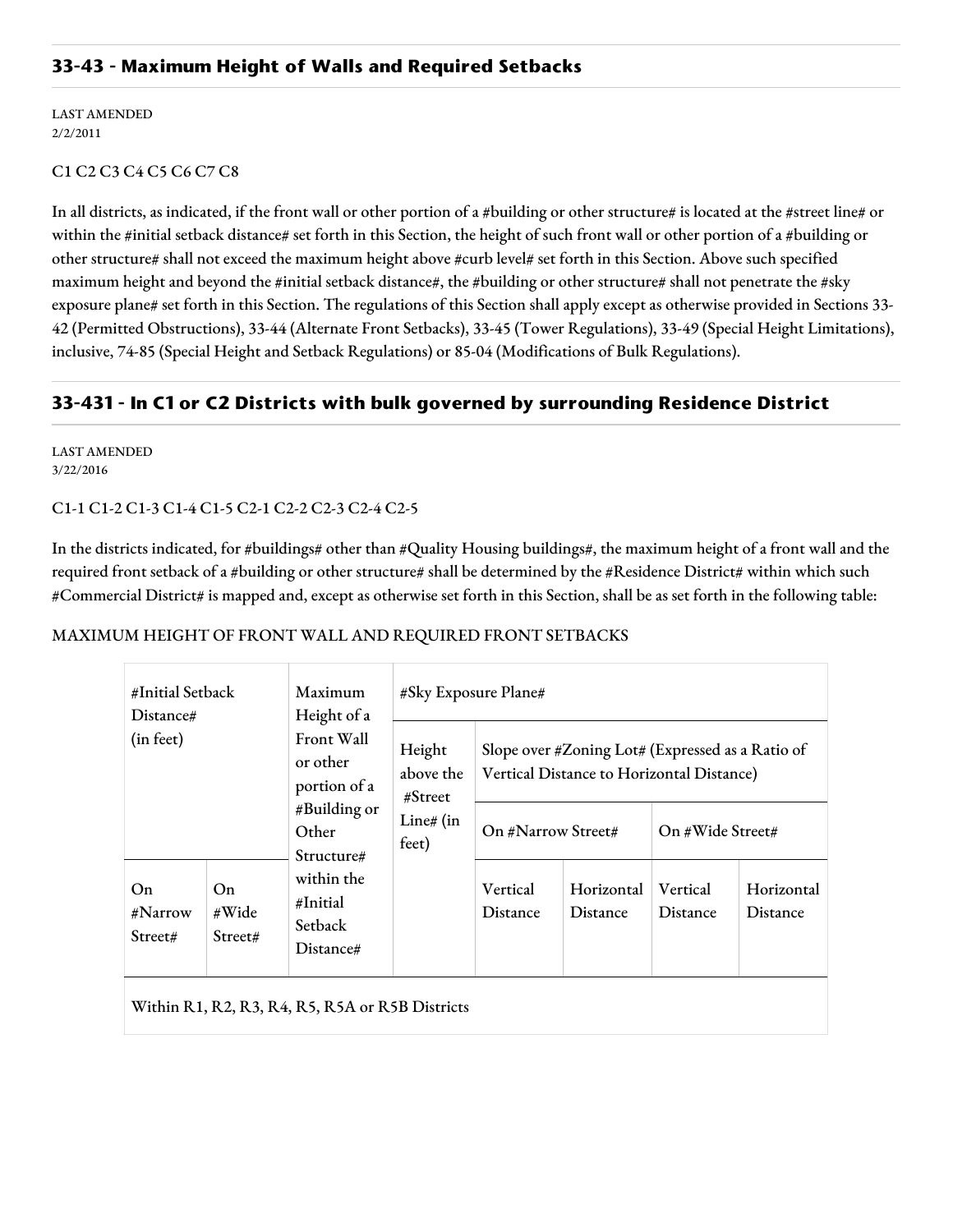| 20                             | 15 | 30 feet or<br>two<br>#stories#,<br>whichever is<br>less  | 30 | $\mathbf{1}$ | to 1   | $\mathbf{1}$ | to 1 |  |
|--------------------------------|----|----------------------------------------------------------|----|--------------|--------|--------------|------|--|
| Within R6 or R7 Districts      |    |                                                          |    |              |        |              |      |  |
| 20                             | 15 | 60 feet or<br>four<br>#stories#,<br>whichever is<br>less | 60 | 2.7          | to $1$ | 5.6          | to 1 |  |
| Within R8, R9 or R10 Districts |    |                                                          |    |              |        |              |      |  |
| 20                             | 15 | 85 feet or six<br>#stories#,<br>whichever is<br>less     | 85 | 2.7          | to 1   | 5.6          | to 1 |  |

However, in accordance with the provisions of Section 32-42 (Location Within Buildings), no #commercial building# or portion thereof occupied by non-#residential uses# listed in Use Groups 6A, 6B, 6C, 6F, 7, 8, 9 or 14 shall exceed in height 30 feet or two #stories#, whichever is less.

For #community facility buildings# or #buildings# used for both #community facility# #use# and #commercial# #use#, when mapped within R4, R5, R5A or R5B Districts, the maximum height of a front wall shall be 35 feet or three #stories#, whichever is less, and the height above #street line# shall be 35 feet and, when mapped within R7-2 Districts, the maximum height of a front wall shall be 60 feet or six #stories#, whichever is less.

In C1 or C2 Districts mapped within R1, R2 or R3 Districts in the Borough of Staten Island or in Community District 10 in the Bronx, for #buildings# containing ambulatory diagnostic or treatment health care facilities, as listed in Section 22-14 (Use Group 4), or child care services, as listed under the definition of #school# in Section 12-10 (DEFINITIONS), the maximum height of a front wall or other portion of a #building# within the #initial setback distance# shall be 35 feet, or three #stories#, whichever is less. However, such increased height shall only be permitted beyond 20 feet of a #Residence District# boundary or beyond 20 feet of any portion of a #building# containing a #residential use# located in a #Commercial District#.

# **33-432 - In other Commercial Districts**

LAST AMENDED 3/22/2016

## C1-6 C1-7 C1-8 C1-9 C2-6 C2-7 C2-8 C3 C4 C5 C6 C7 C8

In the districts indicated, for #buildings# other than #Quality Housing buildings#, the maximum height of a front wall and the required front setback of a #building or other structure#, except as otherwise set forth in this Section, shall be as set forth in the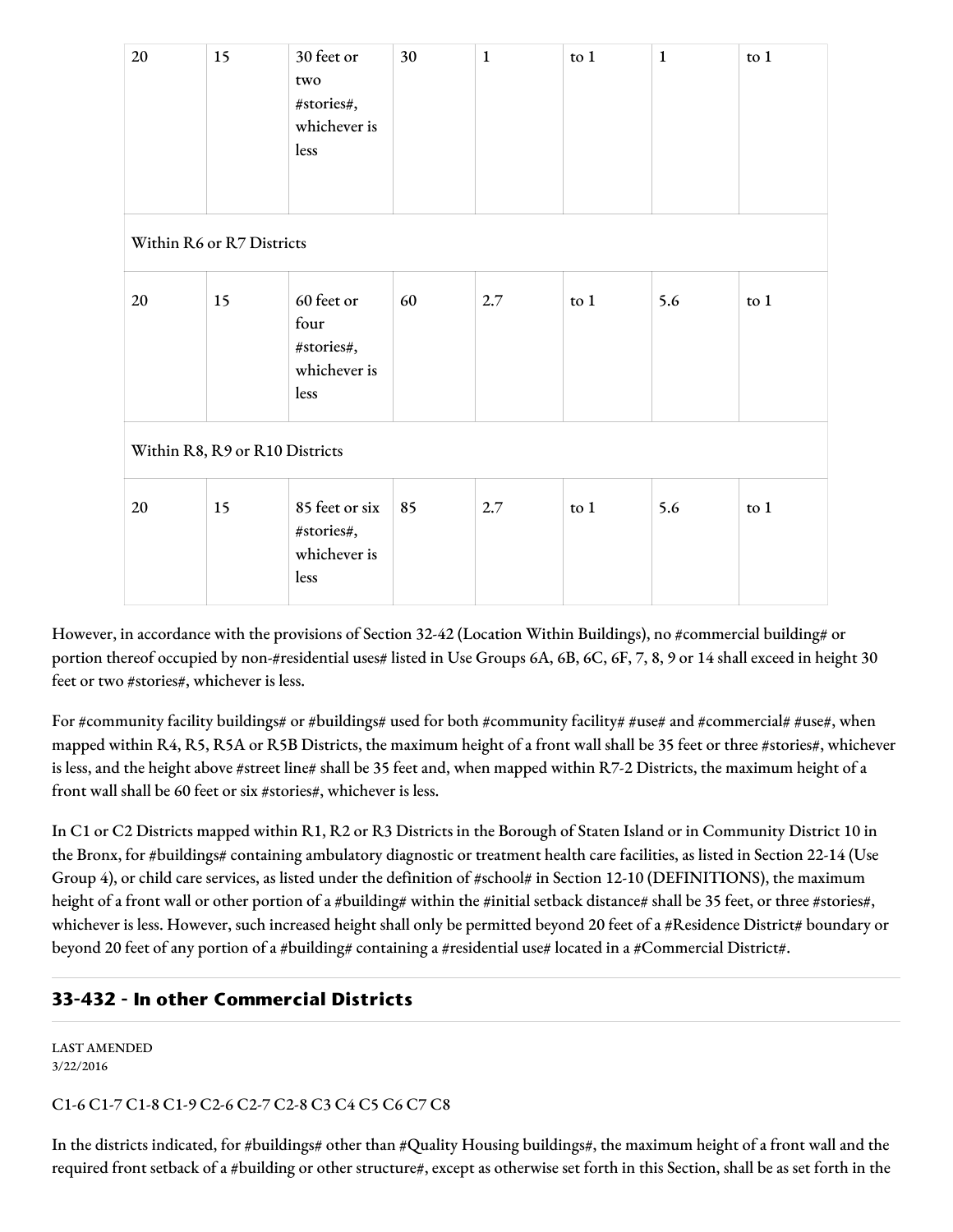#### following table:

### MAXIMUM HEIGHT OF FRONT WALL AND REQUIRED FRONT SETBACKS

| #Initial Setback<br>Distance#<br>(in feet)                           |                        | Maximum<br>Height of a<br>Front Wall<br>or other<br>portion of a<br>#Building or<br>Other<br>Structure# | #Sky Exposure Plane#                                 |                                                                                               |                        |                      |                        |  |
|----------------------------------------------------------------------|------------------------|---------------------------------------------------------------------------------------------------------|------------------------------------------------------|-----------------------------------------------------------------------------------------------|------------------------|----------------------|------------------------|--|
|                                                                      |                        |                                                                                                         | Height<br>above the<br>#Street<br>Line# (in<br>feet) | Slope over #Zoning Lot# (Expressed as a Ratio of<br>Vertical Distance to Horizontal Distance) |                        |                      |                        |  |
|                                                                      |                        |                                                                                                         |                                                      | On #Narrow Street#                                                                            |                        | On #Wide Street#     |                        |  |
| On<br>#Narrow<br>Street#                                             | On<br>#Wide<br>Street# | within the<br>#Initial<br>Setback<br>Distance#                                                          |                                                      | Vertical<br>Distance                                                                          | Horizontal<br>Distance | Vertical<br>Distance | Horizontal<br>Distance |  |
| Within C3 C4-1 C8-1 Districts                                        |                        |                                                                                                         |                                                      |                                                                                               |                        |                      |                        |  |
| 20                                                                   | 15                     | 30 feet or<br>two<br>#stories#,<br>whichever is<br>less                                                 | 30                                                   | 1                                                                                             | to $1$                 | $\mathbf{1}$         | to 1                   |  |
| Within C1-6 C2-6 C4-2 C4-3 C4-4 C4-5 C7 C8-2 C8-3 Districts          |                        |                                                                                                         |                                                      |                                                                                               |                        |                      |                        |  |
| 20                                                                   | 15                     | 60 feet or<br>four<br>#stories#,<br>whichever is<br>less                                                | 60                                                   | 2.7                                                                                           | $\text{to}$ 1          | 5.6                  | to $1$                 |  |
| Within C1-7 C1-8 C1-9 C2-7 C2-8 C4-2F C4-6 C4-7 C5 C6 C8-4 Districts |                        |                                                                                                         |                                                      |                                                                                               |                        |                      |                        |  |
| 20                                                                   | 15                     | 85 feet or six<br>#stories#,<br>whichever is<br>less                                                    | 85                                                   | 2.7                                                                                           | to $1$                 | 5.6                  | to $1$                 |  |

However, in accordance with the provisions of Section 32-42 (Location within Buildings), in C1, C2 or C3 Districts, no #commercial building#, or portion thereof, occupied by non-#residential uses# listed in Use Group 6A, 6B, 6C, 6F, 7, 8, 9 or 14 shall exceed in height 30 feet or two #stories#, whichever is less.

In C4-1 or C8-1 Districts, for #community facility buildings# or #buildings# used for both #community facility# and #commercial# #use#, the maximum height of a front wall shall be 35 feet or three #stories#, whichever is less, and the height